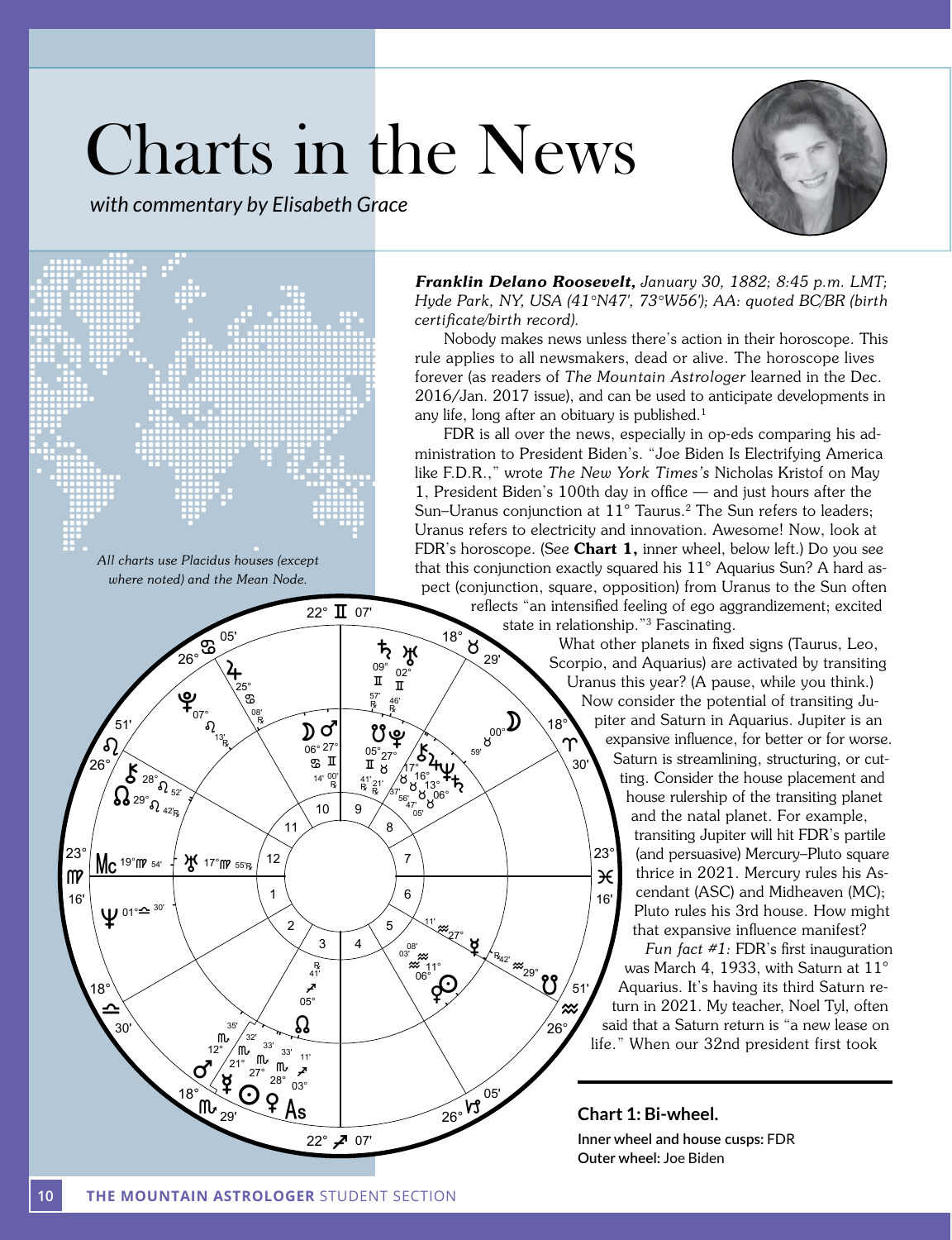office, the United States was at the "nadir of the worst depression in its history."<sup>4</sup> FDR's New Deal created government agencies and used federal funding to invest in the nation's infrastructure and human capital.<sup>5</sup> Some 88 years later, President Biden's "Build Back Better" proposals "echo" FDR's and would also provide federally backed "Relief, Recovery and Reform," benefiting American workers, families, and infrastructure (including energy and broadband access).<sup>6</sup> Biden's success would be a new lease on life for FDR!

FDR's horoscope has significant solar arcs, too: SA Saturn = MC and Venus = MC (exact in August 2020) and SA Saturn = ASC and SA Venus  $=$  ASC (exact this October). The MC solar arcs suggest a peak in professional status and popularity. The ASC solar arcs suggest popularity, but also controls on personal projection. Any planet on an angle — whether in a natal chart or by transit, direction, or progression — is likely to command greater attention. Always pay attention to planets on an angle!

Speaking of angles, transiting Neptune at 22° Pisces has just begun a series of hard aspects to FDR's ASC and MC that will continue into January 2023. Getting Neptune literally "from all angles" could be a surreal wipeout. California Governor Gavin Newsom has a 21° Virgo ASC and a 20° Gemini MC, close to FDR's.<sup>7</sup> Newsom faces a recall election this year, with Caitlyn Jenner being one of his challengers. Surreal! On the upside, Neptune can suggest success in the arts, charity, healing — or any other endeavor where an inspiring vision might be required. And let the record show that Joe Biden's transit of Neptune conjunct his IC did not prevent him from becoming president, even though the election and its aftermath continue to be bewildering.

*Fun fact #2*: Many American politicians — especially those with great popular appeal — have planets and/or angles around 22° of mutable signs. They connect with the US Mars–Neptune square at 21° Gemini – 22° Virgo (reflecting our need for the "American Dream," if you ask me).<sup>8</sup> This brings us to the subject of synastry, and we'll look at the connections between FDR and President Biden next. We know from the headlines that we will see powerful ones.  $\bigwedge$ 

 $\bm{Joseph}$   $\bm{Robin}$ ette  $\bm{B}$ iden,  $\bm{Jr}$ , November 20, 1942; 8:30 a.m. EWT; *Scranton, PA, USA (41°N25', 71°W40'); A: from memory.*

President Biden's natal chart was discussed in the June/July 2020 issue of *TMA*; a link is in the footnotes.<sup>9</sup> It was written in March 2020, before COVID-19's devastating toll and Biden's election victory. Now let's look at the driving patterns of his first 100 days in office and beyond.

Biden's reigning need is to create material comfort and security, represented by his Taurus Moon. (See Chart 1, outer wheel, previous page.) It was exactly squared by last December's Great Mutation of Jupiter–Saturn in Aquarius. Squares are energizing, for better or worse. We see how Biden's need to build (back better) material security would be supercharged by the seeds of innovative, tech-savvy, humanitarian, "get down to business" Jupiter–Saturn in Aquarius. We see how he would hit the ground running.

Speaking of running, note that Pluto, Jupiter, and Saturn were traveling at maximum speed in January 2021, another cosmic support for the turbocharged pace of Biden's first 100 days. The pace is slower as I type this in May, with planets turning retrograde and farther away from the Sun. Meanwhile, Biden's horoscope is personally affected by 2021's most significant pattern: the series of three squares between Saturn and Uranus. These planets are making hard aspects to Biden's Pluto and Mars, with exact patterns in June (for Mars), September and October (for Saturn to Pluto), November and March 2022 (Uranus to

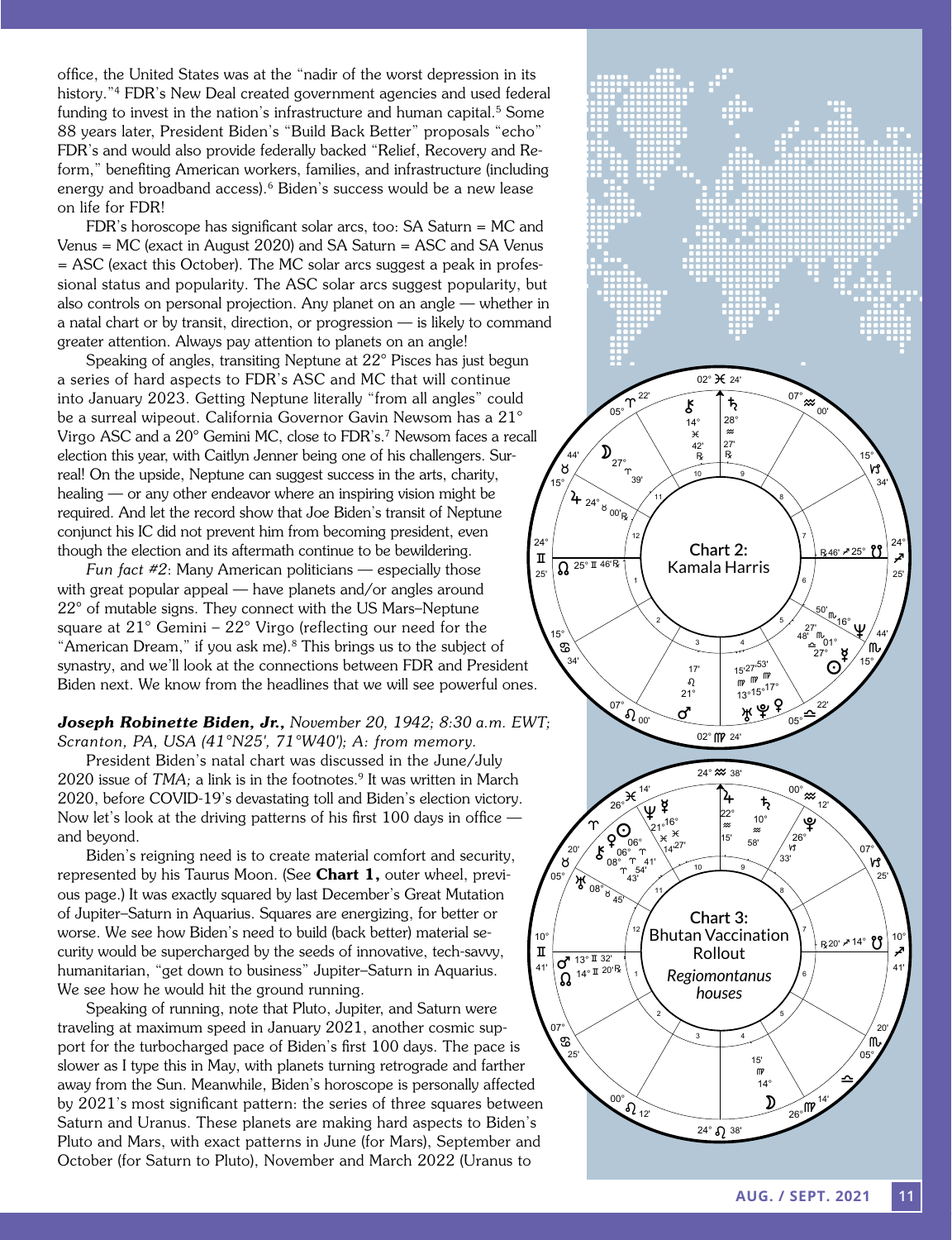# **Charts in the News**

Mars), and January 2022 (Saturn to Mars). We anticipate hard, hard work; power plays; daring initiatives; and frustration over possible blocks.

By the time you read this, two of this year's four eclipses will have occurred. The May 26 lunar eclipse at 5° Sagittarius falls within two degrees of Biden's Ascendant. The June 10 solar eclipse at 19° Gemini squares Biden's MC. Those eclipses will be triggered by transiting Mars in Virgo in early and late August, and with SA MC = Saturn exact on August 16, a surge of bottlenecked energy regarding Biden's professional status would not be unexpected. On August 17, he'll have the second of three squares to his Sun from Jupiter. Since the Sun rules his 9th house, we may see an expansion involving publishing, travel, the courts, or foreign affairs.

On November 19, a lunar eclipse at 27° Taurus exactly opposes Biden's Sun and nearly opposes Venus. This eclipse will be triggered by transiting Mars on December 9 and by Jupiter (via the third square to his Sun) on December 15. Finally, a total solar eclipse occurs on December 4 at 12° Sagittarius, two degrees from an opposition to Biden's Saturn, triggered by transiting Mars at the end of December. Now look at FDR's horoscope and note where these four eclipses fall. What do you think?

Finally, look at the synastry between Biden and FDR. "Fated" connections are suggested by contacts between one person's lunar nodes and a planet or angle of the other. These nodal connections are sticky, in the way that a crab latches onto something with its claws and won't let go. Instantly we note that FDR's nodes fall on Biden's ASC–DSC, while the latter's nodes at 29° Leo–Aquarius engage FDR's powerfully persuasive Mercury–Pluto square. Another strong connection is suggested by Biden's MC–IC falling on FDR's ASC–DSC. Alignment between the angles of two horoscopes is another powerful connection. What other connections do you see?

## *Kamala Devi Harris, October 20, 1964; 9:28 p.m. PDT; Oakland, CA, USA (37°N48', 122°W16'); AA: BC/ BR in hand.*

Vice President Harris's horoscope was discussed in the Aug./Sept. 2019 *TMA.* Written in June 2019, the takeaway was that even if Harris did not succeed in her bid to become president, SA Sun = ASC, exact on December 19, 2020, suggested once-in-a-lifetime personal recognition.<sup>10</sup> What now?

August looks assertive and provocative, as transiting Mars activates the angles of her horoscope and conjoins her Virgo stellium in the 4th house. (See Chart 2, previous page.) Her Venus is within two degrees of a square from the June 10 eclipse, and she will have the second of three conjunctions of Jupiter with her Saturn also in August. As it was in the spring, when she was tapped to lead a reform of US immigration policy (and the National Space Council),  $11$ we anticipate an expansion of responsibility and authority.

The gravitas we see in Biden's horoscope in October is echoed in Harris's, courtesy of secondary progressed (SP) Moon in Taurus square Saturn. Her Saturn will be nearly

squared by the eclipse on November 19, and by December, we can see her gaining still more recognition as transiting Jupiter conjoins her Saturn for the third time and prepares to meet her MC on January 9, 2022.

All of 2022 looks empowering and transformative in the extreme, personally and professionally. Transiting Pluto will square her exact Sun–Moon opposition. A major communication initiative she spearheads may culminate in mid April,

*"Fated" connections are suggested by contacts between one person's lunar nodes and a planet or angle of the other. These nodal connections are sticky, in the way that a crab latches onto something with its claws and won't let go.*

as SA Sun = nodes. By the end of the month, she'll have the first of three squares to her 24° Gemini ASC from Neptune. Perhaps the status of FDR's legacy will give us clues for managing expectations, as Neptune will have been impacting his angles for several months.

However she meets the challenges of 2022, it sets her up for what is often a career peak: transiting Saturn conjunct the MC, with the first pass exact in March 2023. For the VP, this potential for taking on greater authority comes with the urgency of her second Saturn return, with its first pass exact in February 2023.

What synastry do you see among Harris, Biden, and FDR?

### *Bhutan's COVID Vaccination Rollout, March 27,*

*2021; 9:30 a.m. USZ5; Thimbu, Bhutan (27°N28', 89°E39'); multiple media sources.*

"For months, Bhutan sat on hundreds of thousands of doses of AstraZeneca's coronavirus vaccine, waiting for the stars to align," reported the *Washington Post* on April 14. The tiny kingdom elected a start for the rollout after "astrological consultations with Buddhist monks," and within two weeks, it had vaccinated 93% of the population.<sup>12</sup> Wow! Since the success of the election included a requirement that the first person to receive and give the vaccine had to be a woman born in the Year of the Monkey, $13$  it's doubtful that the date was chosen using the logic of Western astrology. However, a Western chart calculated for the elected time is a fascinating study, and we will look at it through the lens of traditional astrology, not modern.<sup>14</sup>

One rule for a successful election chart is that it should look like the event that is being elected. "A chart for open heart surgery should not look like a wedding," according to expert electional astrologer and frequent *TMA* feature writer J. Lee Lehman, PhD.15 With a 10° Gemini Ascendant, the